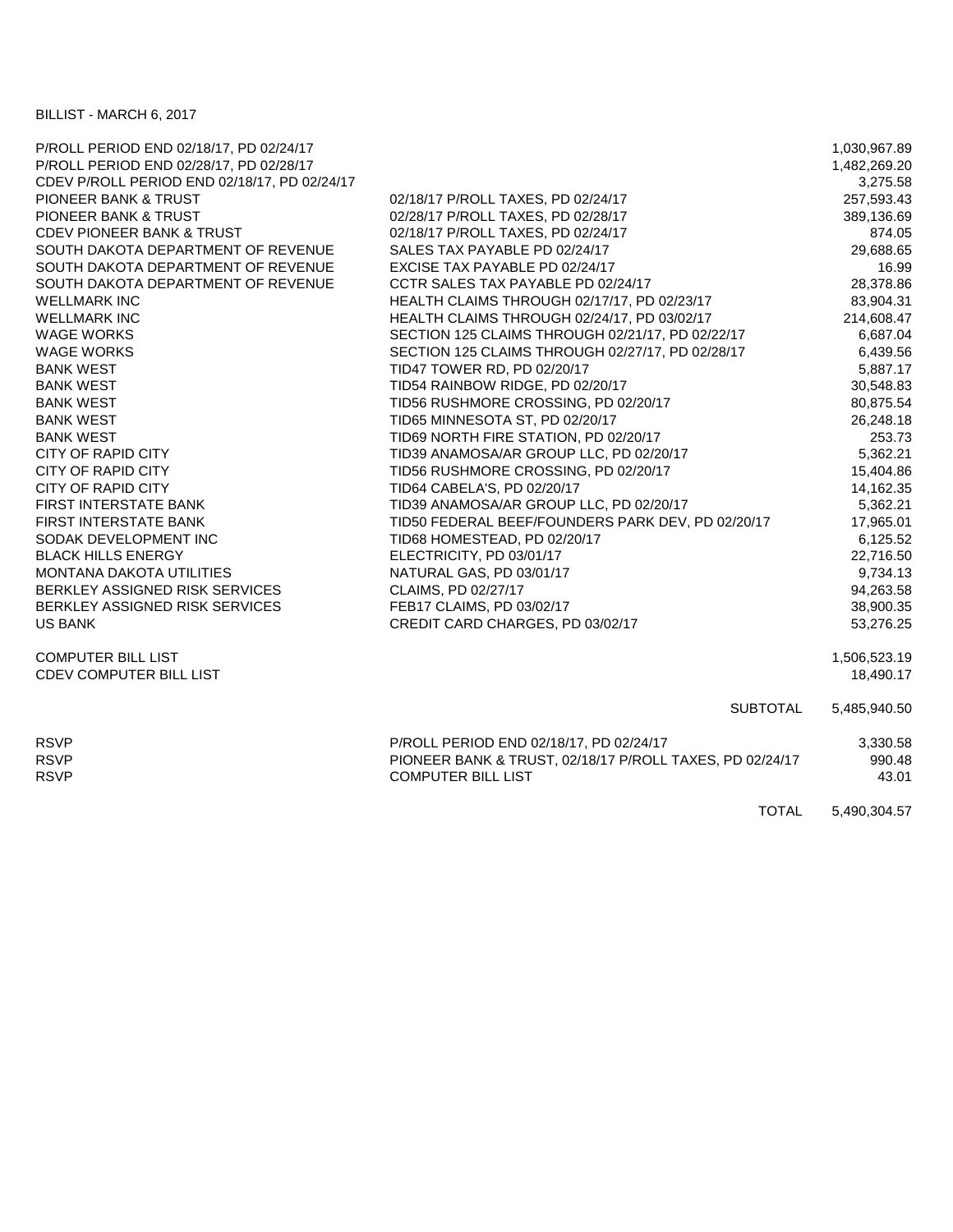## The City of Rapid City Bill List by Vendor - Summary

| <b>Vendor ID</b> | <b>Vendor Name</b>                                     | <b>Amount</b> |
|------------------|--------------------------------------------------------|---------------|
|                  | 13 2XL CORPORATION                                     | 551.01        |
|                  | 37 A & B BUSINESS EQUIPMENT INC                        | 2085.13       |
|                  | 41 A ROYAL FLUSH PORTABLES                             | 575.00        |
|                  | 44 A TO Z SHREDDING                                    | 20.40         |
|                  | 46 A&B WELDING SUPPLY CO INC                           | 854.24        |
|                  | 2899 A.M. LEONARD INC.                                 | 286.90        |
|                  | 49 A + CUSTOM APPAREL & PROMOS                         | 942.00        |
|                  | 6218 AARON WEEKS                                       | 94.00         |
|                  | 63 ABACUS DIAGNOSTICS                                  | 766.00        |
|                  | 79 ACE HARDWARE-EAST                                   | 825.89        |
|                  | 80 ACE HARDWARE-WEST                                   | 736.38        |
|                  | 81 ACE STEEL & RECYCLING INC                           | 85.04         |
|                  | 90 ADAMS ISC                                           | 177.55        |
|                  | 97 ADECCO EMPLOYMENT SERVICES                          | 3263.04       |
|                  | 6173 ADVANCED ENGINEERING & ENVIRONMENTAL SERVICES INC | 4396.99       |
|                  | 158 ALLIED ARTS FUND DRIVE                             | 25550.00      |
|                  | 8922 ALLISON ONDRICEK                                  | 30.00         |
|                  | 164 ALSCO INC                                          | 363.09        |
|                  | 179 AMERICAN ENGINEERING TESTING INC                   | 7520.00       |
|                  | 183 AMERICAN LEGAL PUBLISHING CORP                     | 1356.84       |
|                  | 187 AMERICAN PLANNING ASSOC                            | 349.00        |
|                  | 459 ANDREW BECKER                                      | 382.37        |
|                  | 7825 ANIMAL CLINIC OF RAPID CITY                       | 291.20        |
|                  | 2349 ANTHONY HUDSON                                    | 35.00         |
|                  | 259 ARCTIC GLACIER U.S.A. INC                          | 15.90         |
|                  | 274 ARNIE'S PRESSURE WASH                              | 300.00        |
|                  | 279 ARROWHEAD FORENSICS                                | 114.11        |
|                  | 284 ASCAP                                              | 341.00        |
|                  | 346 BADGER STATE RECOVERY INC                          | 16.80         |
|                  | 384 BARGAIN BARN TIRE & REPAIR                         | 30.90         |
|                  | 407 BASLER PRINTING COMPANY INC                        | 368.50        |
|                  | 469 BEHAVIOR MANAGEMENT SYSTEMS                        | 240.00        |
|                  | 497 BENTLEY SYSTEMS INC                                | 146.00        |
|                  | 502 BERENDSE & SONS                                    | 3931.00       |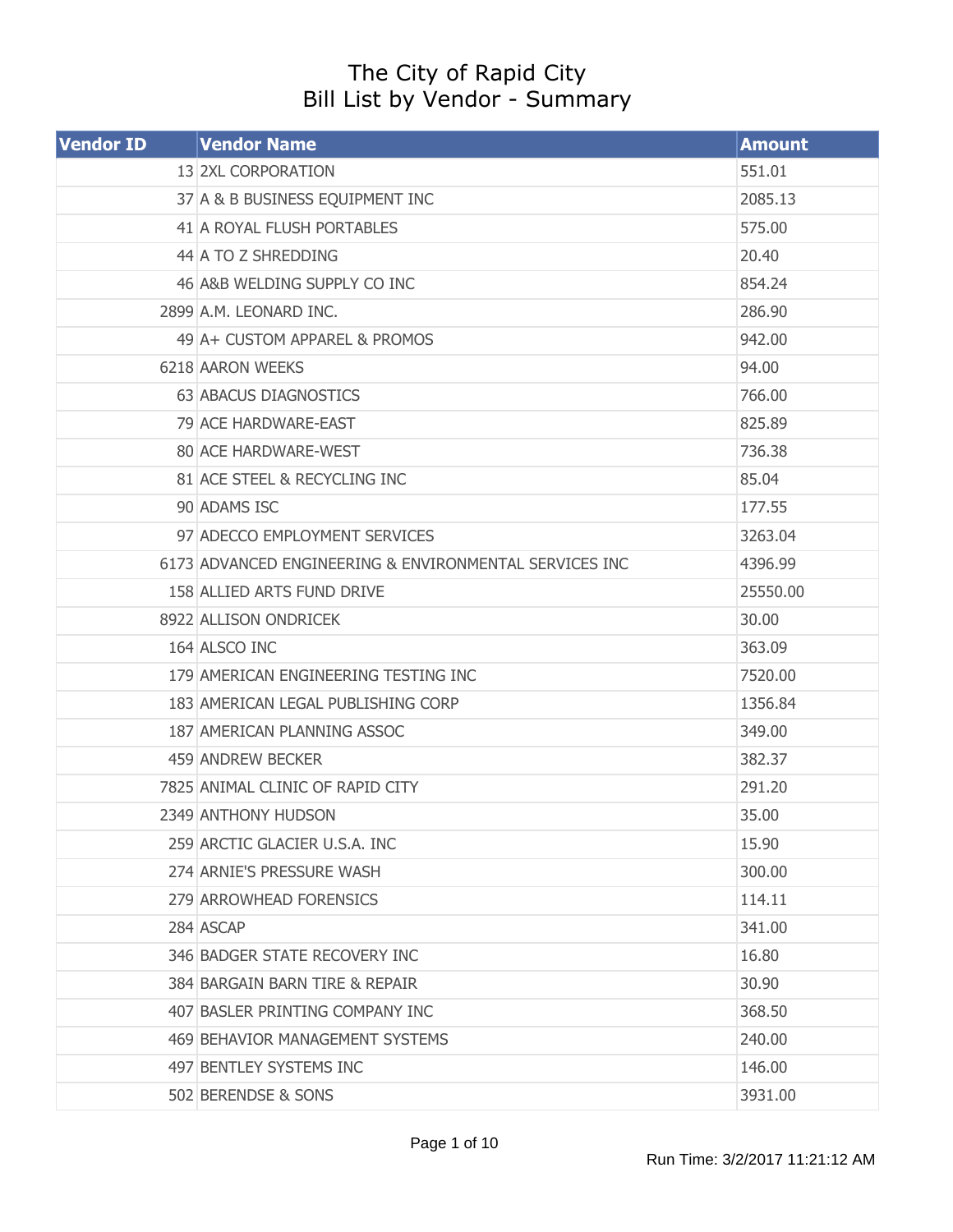| 7142 BERS LLC                                 | 216.00    |
|-----------------------------------------------|-----------|
| 528 BEST WESTERN RAMKOTA HOTEL - CASPER       | 251.76    |
| 536 BH SERVICES INC                           | 8843.49   |
| 549 BIERSCHBACH EQUIPMENT INC                 | 1481.90   |
| 5541 BIG HILL SERVICES LTD                    | 339.10    |
| 572 BLACK & VEATCH                            | 45946.34  |
| 573 BLACK HAWK VANS INC                       | 216.50    |
| 584 BLACK HILLS BUSINESS SOURCE               | 1301.18   |
| 586 BLACK HILLS CHEMICAL CO INC               | 999.59    |
| 591 BLACK HILLS ELECTRIC COOP                 | 2187.85   |
| 622 BLACK HILLS ENERGY                        | 165668.25 |
| <b>615 BLACK HILLS PATROL</b>                 | 1500.00   |
| 638 BLACK HILLS URGENT CARE                   | 4766.00   |
| 652 BLACKSTRAP INC                            | 5676.99   |
| 691 BOOT BARN INC                             | 816.96    |
| 692 BORDER STATES ELECTRIC SUPPLY             | 2698.62   |
| 699 BOUND TREE MEDICAL INC                    | 5194.74   |
| 716 BRADEEN SKID STEER SERVICES LLC           | 1750.00   |
| 8906 BRENDAN MCMILLAN                         | 58.00     |
| 750 BRIDGESTONE GOLF INC                      | 520.20    |
| 787 BROWN'S SMALL ENGINE REPAIR               | 3.13      |
| 842 BUTLER MACHINERY CO.                      | 10678.44  |
| 854 CABLE COMMUNICATION SERVICES INC          | 8712.26   |
| 663 CADE BLOOMENRADER                         | 51.06     |
| 868 CALLAWAY                                  | 689.03    |
| 890 CAREER LEARNING CENTER OF THE BLACK HILLS | 60.00     |
| 905 CARQUEST AUTO PARTS                       | 3661.19   |
| 8903 CATHERINE BOEHLER                        | 2187.00   |
| 676 CATHLEEN BOCK                             | 174.72    |
| 931 CBH COOPERATIVE                           | 8730.75   |
| 932 CDW GOVERNMENT INC                        | 581.39    |
| 938 CEM SALES & SERVICE                       | 416.56    |
| 945 CENTURY BUSINESS PRODUCTS INC             | 818.62    |
| 948 CENTURYLINK                               | 377.09    |
| 7170 CH DIAGNOSTIC & CONSULTING SERVICE INC   | 365.00    |
| 1733 CHAZ FONDREN                             | 35.00     |
| 8921 CHERYL GRAY                              | 63.96     |
| <b>788 CHRIS BRUBAKER</b>                     | 35.00     |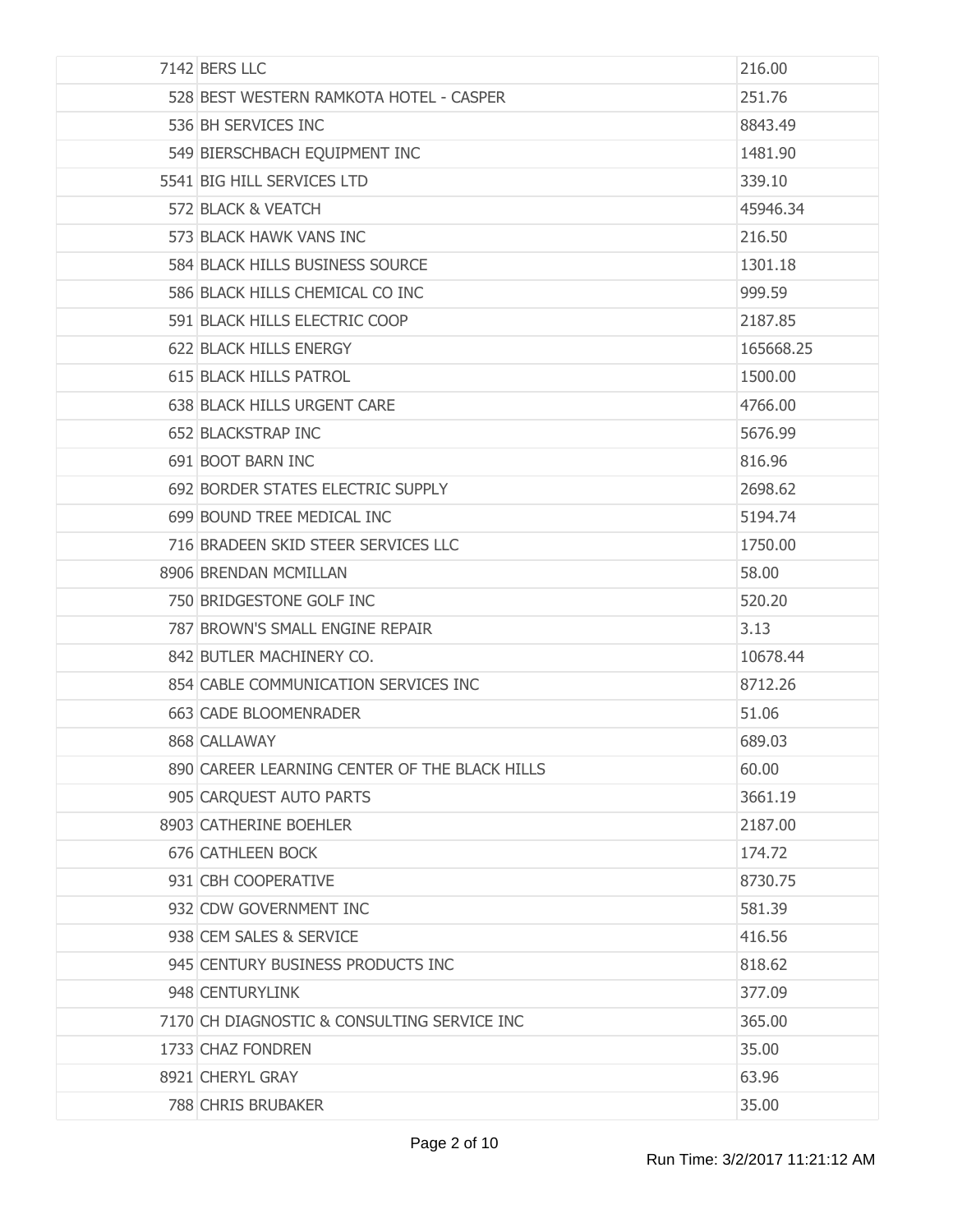| 988 CHRIS SUPPLY COMPANY INC                     | 366.20   |
|--------------------------------------------------|----------|
| 7634 CISCO WEBEX LLC                             | 256.00   |
| 1013 CITY OF RAPID CITY                          | 4508.11  |
| 1019 CLAREY'S SAFETY EQUIPMENT INC               | 678.75   |
| 1044 CLIMATE CONTROL SYSTEMS & SERVICE           | 4531.76  |
| 1049 CLUBHOUSE HOTEL & SUITES                    | 282.00   |
| 1053 COCA-COLA OF THE BLACK HILLS                | 1056.60  |
| 1074 COLOR MYSTIQUE                              | 135.00   |
| 8895 COMMUNITY ORGANIZED RESOURCES FOR EDUCATING | 130.00   |
| 1113 CONTRACTOR'S SUPPLY INC                     | 776.14   |
| 8348 COPRO EFP LLC                               | 3821.28  |
| 1123 COPY COUNTRY INC.                           | 1386.55  |
| 1164 CRESCENT ELECTRIC SUPPLY CO                 | 5089.77  |
| 1167 CRICKET LAWN SERVICE                        | 1080.00  |
| 1179 CRUM ELECTRIC                               | 291.08   |
| 1231 DAKOTA BATTERY/ELECTRIC                     | 86.82    |
| 1234 DAKOTA BUSINESS CENTER                      | 2605.51  |
| 1239 DAKOTA FLUID POWER                          | 3919.64  |
| 1248 DAKOTA PARTY                                | 119.52   |
| 1252 DAKOTA PUMP INC                             | 7045.36  |
| 1253 DAKOTA Q INTERNET SERVICES                  | 249.95   |
| 7929 DAKOTA RURAL ACTION                         | 300.00   |
| 1260 DAKOTA SUPPLY GROUP                         | 2125.43  |
| <b>6888 DAKOTA TRUCK &amp; AUTO LLC</b>          | 1226.19  |
| 4768 DALE TECH                                   | 38.00    |
| 1267 DALE'S TIRE & RETREADING INC                | 1104.96  |
| 1117 DAN COON                                    | 38.00    |
| 1322 DELL MARKETING LP                           | 1438.96  |
| 8380 DENT PLUS                                   | 728.00   |
| 1367 DIESEL MACHINERY INC                        | 391.43   |
| 1380 DIVE RESCUE INTERNATIONAL INC               | 690.64   |
| 4242 DONNA SCHOENBERNER                          | 2632.00  |
| 1427 DRAIN MASTERS                               | 125.00   |
| 4929 DRS TUCKER KUDRNA HOLEC EYE CARE CENTER     | 25.00    |
| 8847 EARTHBEND                                   | 1056.16  |
| 7596 ECONO LODGE                                 | 143.98   |
| 1491 EDDIES TRUCK SALES & SERVICE                | 14808.00 |
| 1504 EILEEN'S COLOSSAL COOKIES                   | 45.50    |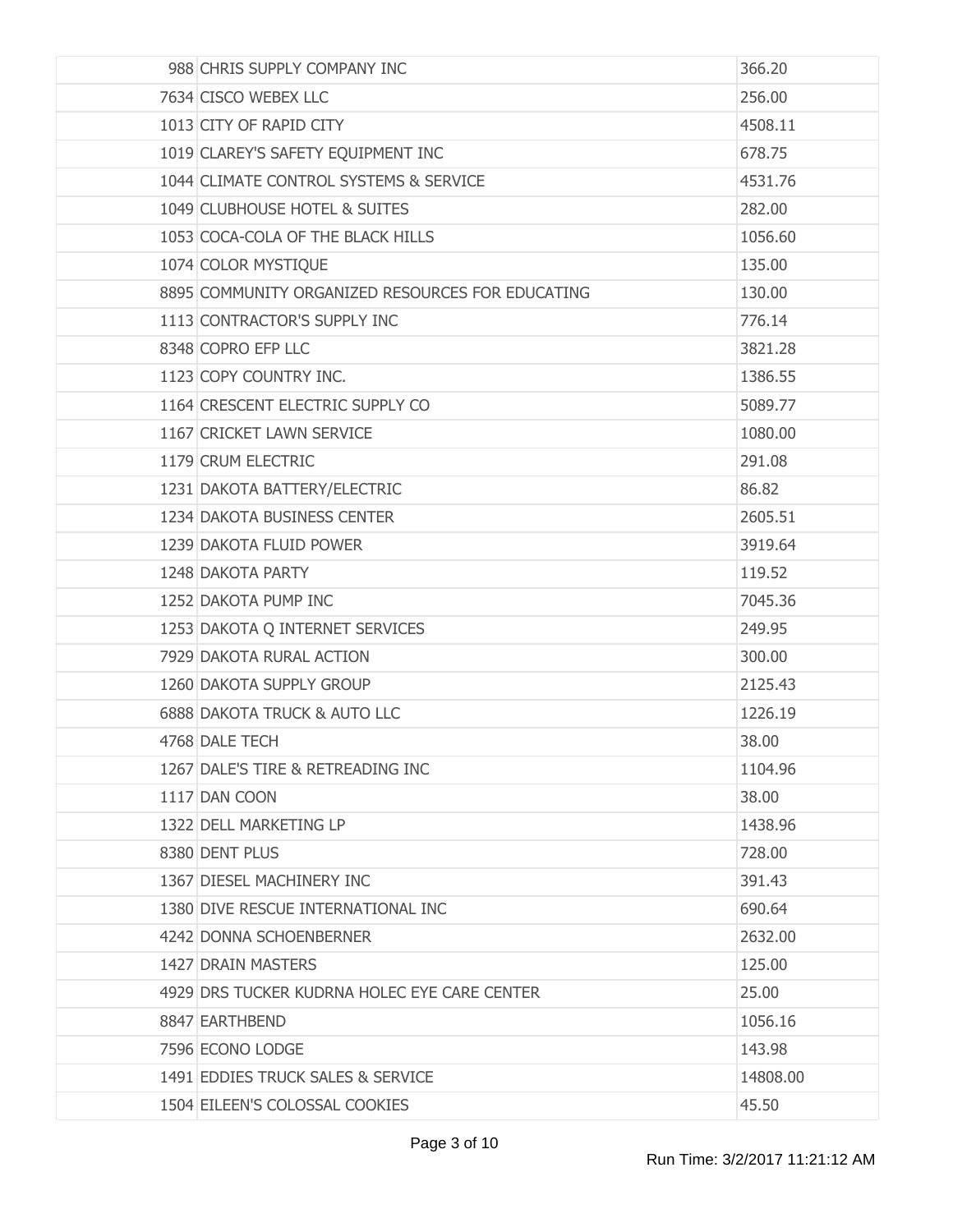| 1559 ENVIROTECH SERVICES INC                      | 12756.51 |
|---------------------------------------------------|----------|
| 8846 EVERBRIDGE INC                               | 4500.00  |
| 8898 EVERGREEN MEDIA                              | 550.00   |
| 1592 EVERGREEN OFFICE PRODUCTS INC                | 975.41   |
| 1594 EVIDENT CRIME SCENE PRODUCTS                 | 598.00   |
| 1627 FASTENAL COMPANY                             | 2010.52  |
| 1633 FEDERAL EXPRESS CORPORATION                  | 1006.78  |
| 1647 FERBER ENGINEERING                           | 1235.50  |
| 1675 FIRST AMERICAN TITLE COMPANY OF SOUTH DAKOTA | 179.00   |
| 1676 FIRST CALL                                   | 719.97   |
| 1694 FISHER SCIENTIFIC                            | 1292.88  |
| 1728 FMG INC.                                     | 41045.70 |
| 1730 FOLEY'S CUSTOM PRINT                         | 46.00    |
| 7342 FORESTRY SUPPLIERS                           | 760.20   |
| 1767 FRED PRYOR SEMINARS                          | 128.00   |
| 1770 FREED'S FINE FURNISHING                      | 1258.00  |
| 1774 FREMONT INDUSTRIES INC                       | 3709.92  |
| 1799 FRONTIER WATER SERVICE                       | 365.00   |
| 1819 G & R CONTROLS INC                           | 85.72    |
| 1820 G&H DISTRIBUTING INC.                        | 687.38   |
| 1917 GLOCK PROFESSIONAL INC                       | 2250.00  |
| 1922 GODFREY BRAKE SERVICE & SUPPLY INC           | 1578.55  |
| 1924 GOLDEN WEST TECHNOLOGIES INC                 | 2010.86  |
| 1960 GRANICUS INC                                 | 1519.07  |
| 8237 GRANT, CHRISTOPHER M                         | 2783.15  |
| 1979 GREAT WESTERN TIRE INC.                      | 1377.46  |
| 2000 GRIMM'S PUMP SERVICE INC                     | 420.15   |
| 2044 HACH CO                                      | 4479.07  |
| 2049 HAGEN GLASS CO                               | 922.50   |
| 2132 HARVEYS LOCK SHOP INC                        | 33.99    |
| 2149 HAWKINS CHEMICAL INC                         | 223.25   |
| 2158 HD SUPPLY WATERWORKS LTD                     | 42510.67 |
| 2159 HDR ENGINEERING INC                          | 3249.08  |
| 2168 HEARTLAND PAPER CO                           | 158.55   |
| 2191 HEIMAN FIRE EQUIPMENT INC                    | 1605.25  |
| 7104 HENNEN EQUIPMENT INC                         | 4668.28  |
| 2207 HENRY SCHEIN INC                             | 288.39   |
| 2262 HILLS MATERIALS CO                           | 1657.69  |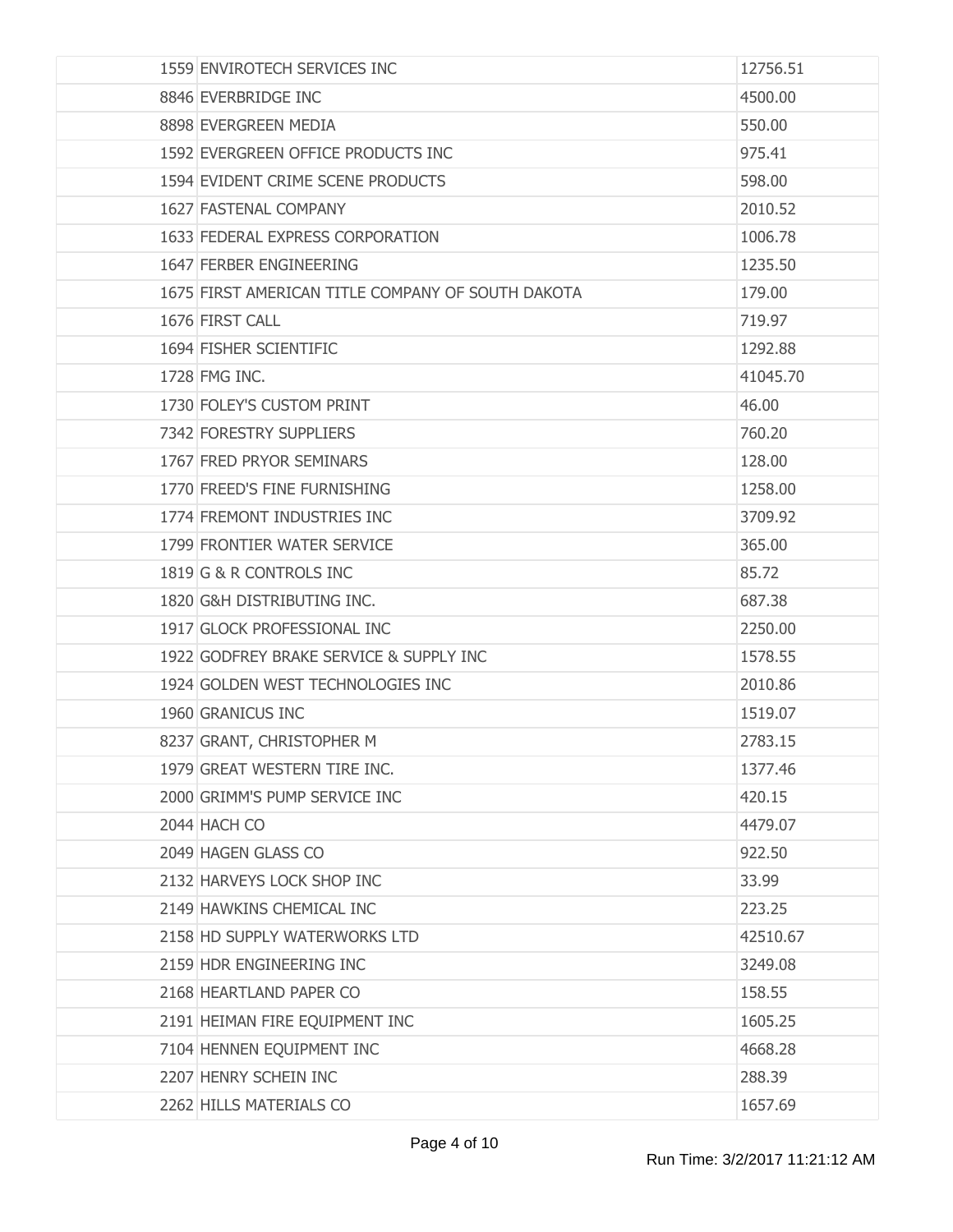| 2265 HILLS SEPTIC SERVICE                   | 340.00   |
|---------------------------------------------|----------|
| 2267 HILLYARD INC. / SIOUX FALLS            | 31.99    |
| 2279 HOBBY LOBBY                            | 20.00    |
| 2305 HOLSWORTH & SON INC., G.J              | 20833.00 |
| 2361 HUMANE SOCIETY OF THE BLACK HILLS      | 23193.17 |
| 2380 IAPMO                                  | 250.00   |
| 2409 INDOFF INC                             | 389.08   |
| 8638 INNOVATIVE LABORATORY SYSTEMS INC.     | 183.00   |
| 6180 INTERNATIONAL ASSN OF CHIEFS OF POLICE | 150.00   |
| 2453 INTERSTATE BATTERIES INC               | 413.65   |
| 8651 INTOXIMETERS INC                       | 139.50   |
| 2548 JAMES JOHNS                            | 193.00   |
| 3557 JAMES O'CONNELL                        | 357.23   |
| 5119 JAMES WALRAVEN                         | 186.00   |
| 2898 JEFF LENARDS                           | 5.00     |
| 8901 JEFF OTTO                              | 92.00    |
| 8910 JENIFER TRUAX                          | 55.74    |
| 2512 JENNER EQUIPMENT CO                    | 162.22   |
| 5342 JEROME WRIGHT                          | 20.00    |
| 6533 JERRELL LEWELLEN                       | 146.11   |
| 2526 JERRY'S CAKES SHAKES & BAKE            | 13.00    |
| 7945 JIM'S PRIVATE UTILITY LOCATING         | 675.00   |
| 2817 JOEL LANDEEN                           | 168.48   |
| 3589 JOHN OLSON                             | 19.00    |
| 3710 JOHN POTTER                            | 59.00    |
| 6219 JOHNSON BROTHERS OF SD                 | 17.40    |
| 2552 JOHNSON CONTROLS INC                   | 5299.22  |
| 2554 JOHNSON MACHINE INC.                   | 2155.55  |
| 848 JON BUXTON                              | 35.00    |
| 2586 JONES & BARTLETT LEARNING LLC          | 358.75   |
| 8904 JOSE HUERTAS GONZALEZ                  | 100.00   |
| 4203 JOYCE SAUER                            | 46.00    |
| 2613 KADRMAS LEE & JACKSON                  | 219.46   |
| 2509 KARL JEGERIS                           | 19.00    |
| 8915 KEITH DYK                              | 95.85    |
| 2026 KELLY GUNDERSON                        | 59.00    |
| 2676 KETEL THORSTENSON & CO                 | 4000.00  |
| <b>2677 KEVN</b>                            | 625.00   |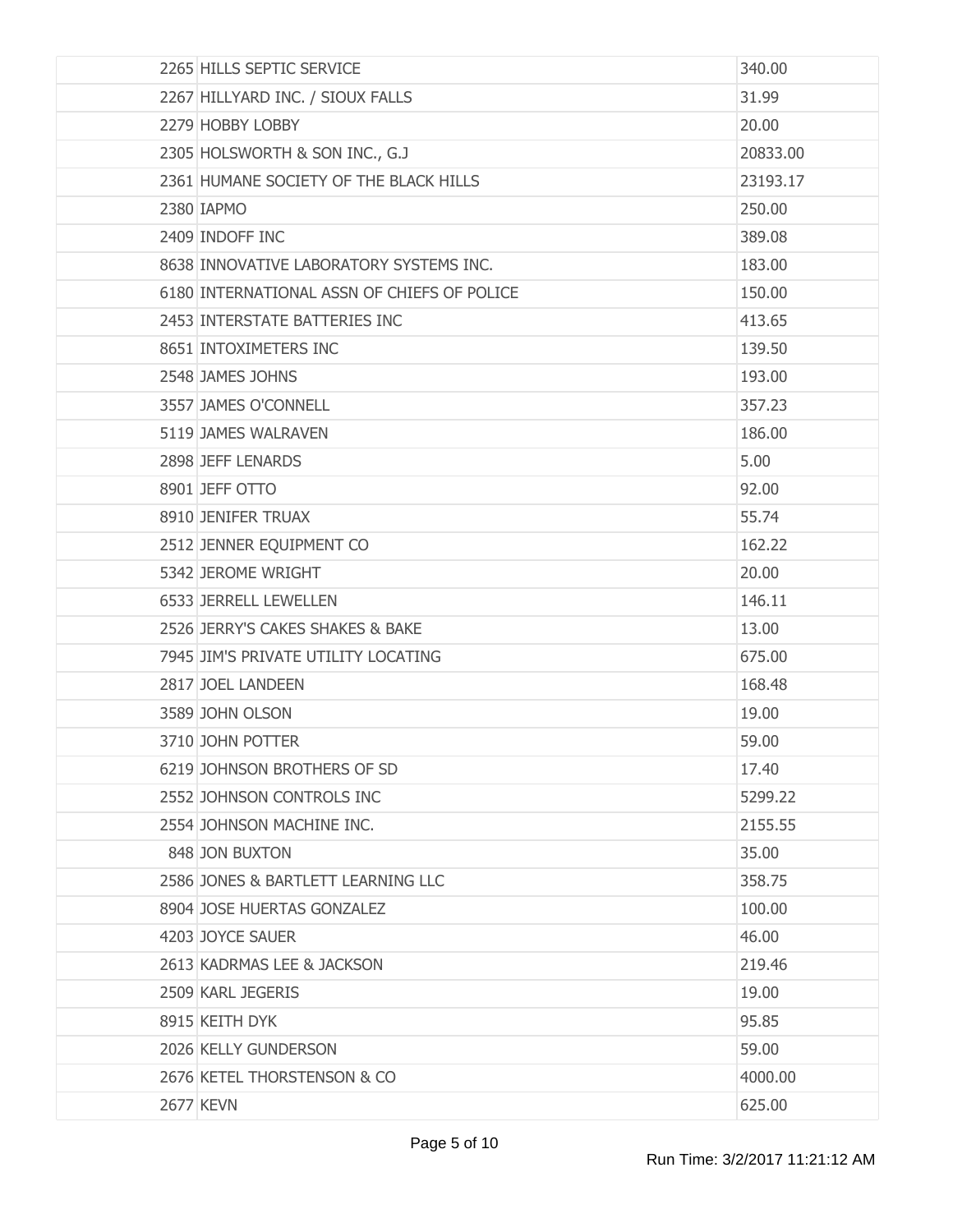| 2679 KIEFFER SANITATION INC                         | 96.90     |
|-----------------------------------------------------|-----------|
| 2682 KIMBALL MIDWEST                                | 227.77    |
| 4254 KLARE SCHROEDER                                | 38.00     |
| 2719 KNECHT HOME CENTER                             | 348.48    |
| 2723 KNIGHTS QUALITY WELDING                        | 805.00    |
| 2739 KONE INC                                       | 7.17      |
| 7877 KOTA-TV                                        | 445.00    |
| 2756 KREISER'S INC                                  | 4471.00   |
| 2772 KT CONNECTIONS INC                             | 11954.00  |
| 7820 KTM DESIGN SOLUTIONS                           | 4573.75   |
| 2714 KURT KLUNDER                                   | 35.00     |
| 7946 KXMZ-FM HITS 102.7                             | 400.00    |
| 8455 LASTING IMPRESSIONS UNLIMITED                  | 36.00     |
| 2852 LAUNDRY WORLD INC                              | 34.87     |
| 8388 LEARN TO SKATE USA                             | 24.50     |
| 7350 LEXISNEXIS                                     | 14437.50  |
| 6816 LIBERTY SUPERSTORES                            | 1036.46   |
| 2936 LIFT PRO EQUIPMENT COMPANY INC                 | 387.33    |
| 2951 LIND-EXCO INC                                  | 3653.00   |
| 2966 LITTLE PRINT SHOP                              | 84.00     |
| 3035 M & T FIRE & SAFETY INC                        | 19448.20  |
| 6880 M & W TOWING AND RECOVERY                      | 150.00    |
| 3036 M G OIL CO                                     | 634.03    |
| 8899 MACQUEEN EMERGENCY GROUP                       | 743.25    |
| 3084 MARCO INC                                      | 43.02     |
| 3810 MARK RADERSCHADT                               | 35.00     |
| 3115 MATHESON TRI-GAS INC                           | 1105.50   |
| 2684 MATT KIMBALL'S GOLF SHOP                       | 490.88    |
| 3129 MAYOR'S COMMITTEE FOR PEOPLE WITH DISABILITIES | 304.80    |
| 3164 MCKIE FORD INC                                 | 116325.11 |
| 6766 MEDTRANDIRECT INC                              | 57.47     |
| 3208 MENARDS                                        | 1042.15   |
| 4376 MICHAEL SHYNE                                  | 75.61     |
| 3243 MIDCONTINENT TESTING LABS INC                  | 2261.01   |
| 6446 MIDWEST MINI MELTS                             | 1000.00   |
| 3360 MOUNTAIN PLAINS AUDIOLOGY                      | 46.00     |
| 3399 MVTL LABORATORIES INC                          | 770.00    |
| 3407 NARTEC INC                                     | 330.48    |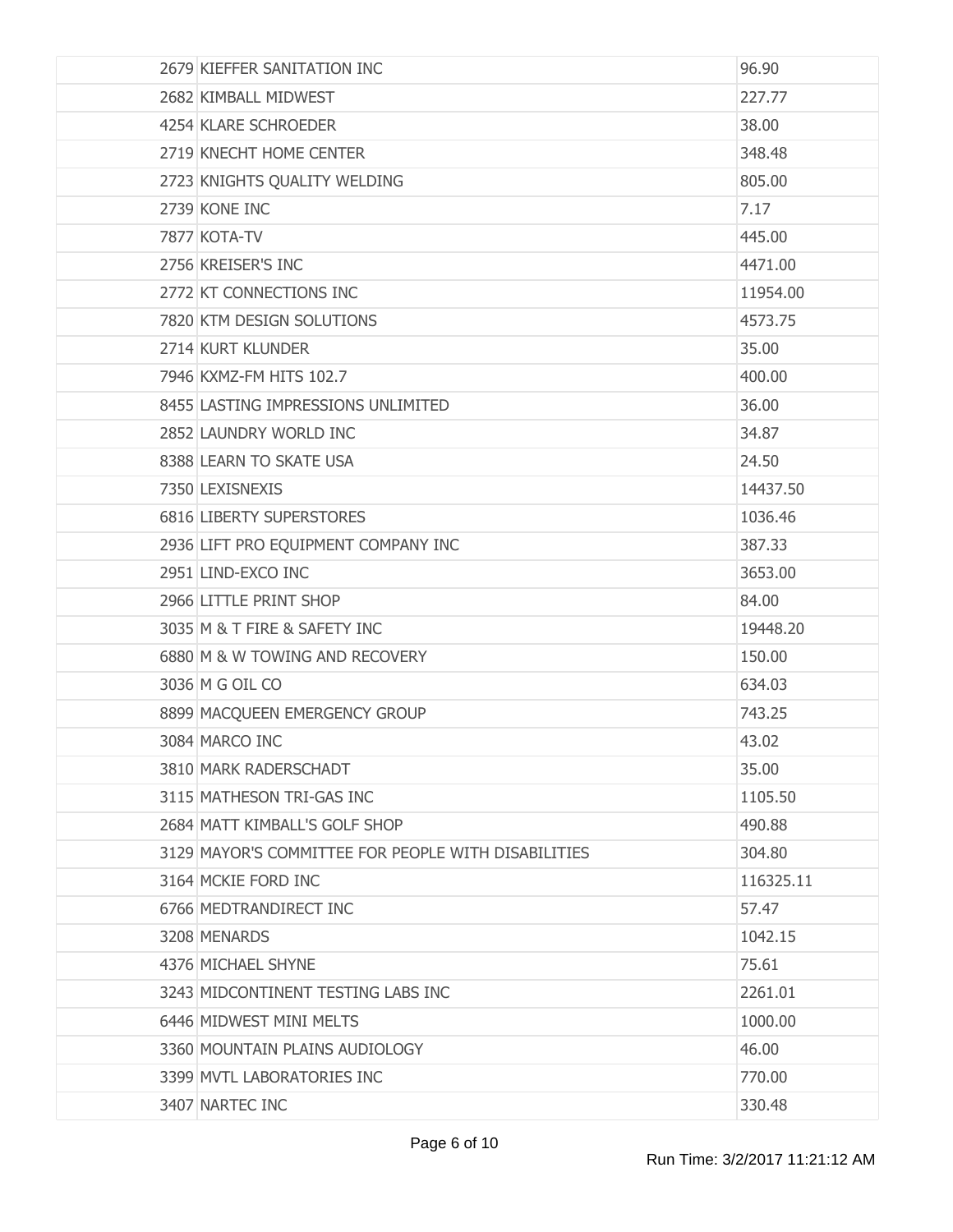| 3424 NATIVE SUN NEWS                            | 50.00    |
|-------------------------------------------------|----------|
| 1931 NEILL GOODART                              | 46.00    |
| 3469 NEVE'S UNIFORM INC                         | 17503.52 |
| 3508 NOONEY & SOLAY LLP                         | 72879.68 |
| 3517 NORTH CENTRAL SUPPLY INC                   | 400.00   |
| 3525 NORTHERN TRUCK EQUIPMENT CORP              | 6505.00  |
| 3530 NORTHWEST PIPE FITTINGS INC                | 3741.93  |
| 8897 OCCUPATIONAL HEALTH CENTERS OF NEBRASKA PC | 30.00    |
| 3566 OFFICEMAX INCORPORATED                     | 67.98    |
| 8916 OGLALA LAKOTA COLLEGE                      | 417.00   |
| 3588 OLSON TOWING                               | 185.00   |
| 7541 ONCOURSE LEARNING                          | 350.00   |
| 3604 O'REILLY AUTO PARTS                        | 33.83    |
| 3618 OVERHEAD DOOR CO. OF RC                    | 147.62   |
| 3625 PACIFIC STEEL & RECYCLING INC              | 292.69   |
| 3651 PARK SEED WHOLESALE                        | 108.92   |
| 3660 PARKWAY CAR WASH INC                       | 183.50   |
| 3670 PARTY DIRECT                               | 775.87   |
| 3601 PENNINGTON COUNTY                          | 18596.55 |
| 2928 PETE LIEN & SONS INC                       | 643.75   |
| 5450 PETERSON PACIFIC CORP                      | 6292.03  |
| 5477 PHILIPS HEALTHCARE                         | 446.60   |
| 5500 PITNEY BOWES                               | 1179.18  |
| 7851 PLATINUM EDUCATIONAL GROUP                 | 500,00   |
| 3701 POLYDYNE INC                               | 7728.00  |
| 3704 PONDEROSA SPORTSWEAR                       | 38.60    |
| 3722 POWER HOUSE HONDA                          | 570.54   |
| 3723 POWER PROCESS EQUIPMENT                    | 4279.43  |
| 3750 PRINT MARK-ET                              | 27.05    |
| 3761 PROMOTION REHABILITATION                   | 60.00    |
| 3679 PURCHASE POWER/PITNEY BOWES                | 101.99   |
| 3782 PUTTER'S GOLF CARS INC                     | 218.00   |
| 3793 QUALITY TRANSMISSION INC                   | 9708.23  |
| 3829 RAMKOTA HOTEL                              | 1045.96  |
| 7639 RAPID BROADCASTING COMPANY                 | 480.00   |
| 3843 RAPID CHEVROLET CO INC.                    | 223.67   |
| 3845 RAPID CITY AREA CHAMBER OF COMMERCE        | 40.00    |
| 3848 RAPID CITY AREA SCHOOL DIST 51-4           | 18425.58 |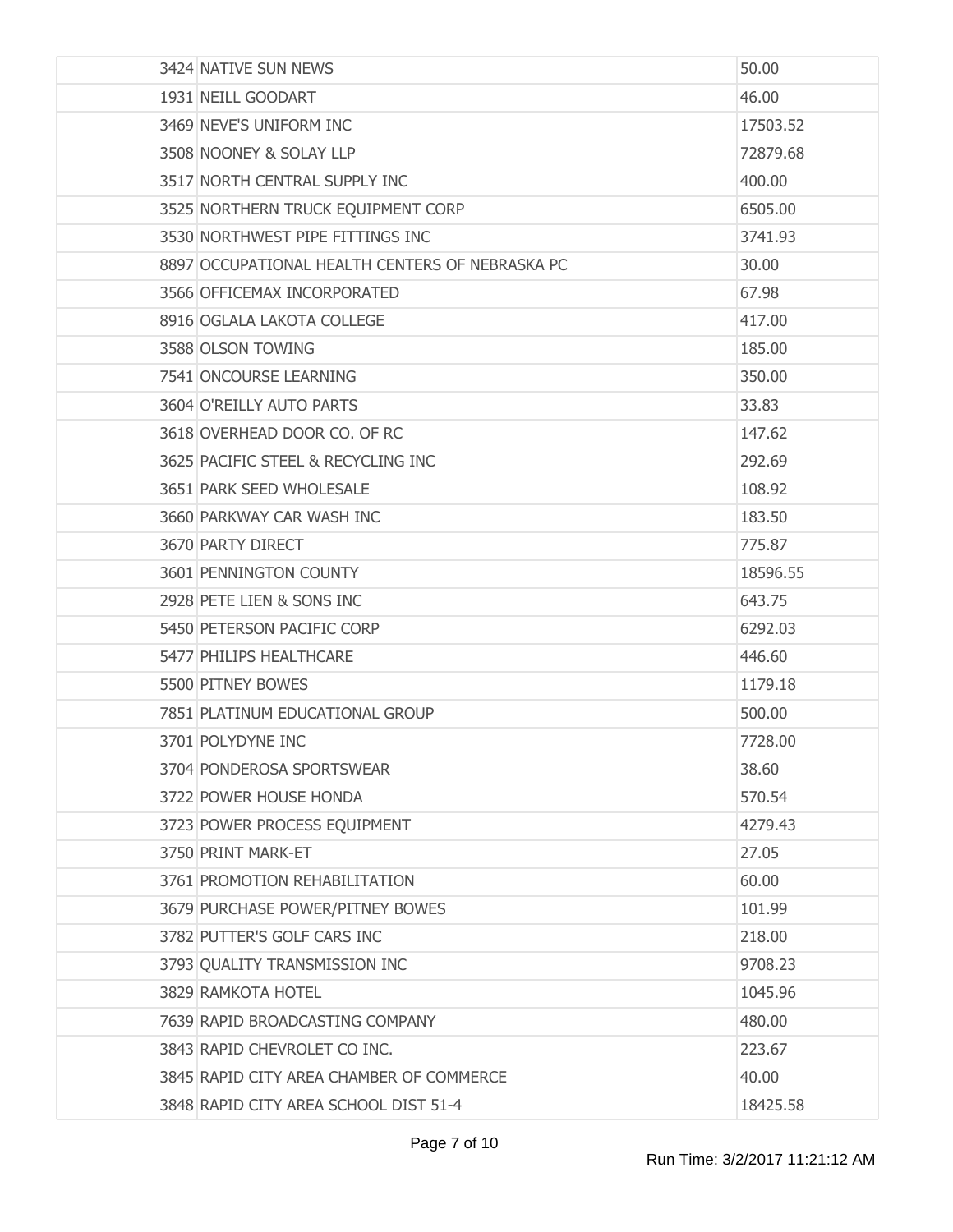| 3858 RAPID CITY CONVENTION & VISTORS BUREAU         | 83462.74  |
|-----------------------------------------------------|-----------|
| 3863 RAPID CITY JOURNAL - ADVERTISING               | 2628.21   |
| 3887 RAPID FIRE PROTECTION INC                      | 801.02    |
| 3897 RAPID TIRE & ALIGNMENT                         | 700.03    |
| 3938 RDO EQUIPMENT CO                               | 693.01    |
| 3939 RE/SPEC INC.                                   | 25030.00  |
| 3950 RECORD STORAGE SOLUTIONS INC                   | 517.10    |
| 3958 RED WING SHOE STORE                            | 178.46    |
| 6322 REEDE CONSTRUCTION INC                         | 191282.00 |
| 4040 RICOH USA                                      | 333.06    |
| 4061 ROBERT SHARP & ASSOCIATES                      | 1530.00   |
| 4125 RUNNINGS SUPPLY INC                            | 2351.58   |
| 4182 SAM'S CLUB                                     | 5107.08   |
| 4330 SERVALL UNIFORM/LINEN CO INC                   | 555.34    |
| 8908 SHARON POLENZ                                  | 500.00    |
| 4352 SHEEHAN MACK SALES & EQUIP. INC.               | 1248.55   |
| 4359 SHERWIN-WILLIAMS COMPANY                       | 431.56    |
| 4360 SHI INTERNATIONAL CORP                         | 2909.56   |
| 8909 SHOUN VANDERPOL                                | 24.00     |
| 4405 SIMPSON'S PRINTING                             | 1175.00   |
| 4406 SIMS GLASS                                     | 75.00     |
| 4415 SIRCHIE FINGER PRINT LABORATORIES              | 1350.62   |
| 4465 SNAP ON TOOLS                                  | 247.90    |
| 4483 SONNEL TECHNOLOGIES                            | 429.00    |
| 6554 SOUTH DAKOTA AMBULANCE ASSOCIATION             | 75.00     |
| 4492 SOUTH DAKOTA ARBORISTS ASSOC                   | 50.00     |
| 5738 SOUTH DAKOTA DEPARTMENT OF PUBLIC SAFETY       | 60.00     |
| 4509 SOUTH DAKOTA GOLF COURSE SUPERINTENDENTS ASSOC | 601.56    |
| 4518 SOUTH DAKOTA MUNICIPAL LEAGUE                  | 40.00     |
| 4519 SOUTH DAKOTA ONE CALL                          | 287.70    |
| 4528 SOUTH DAKOTA RETIREMENT SYSTEM                 | 2785.89   |
| 4532 SOUTH DAKOTA SCHOOL OF MINES & TECHNOLOGY      | 65.86     |
| 7428 SPARTAN STORES LLC                             | 75.68     |
| 6983 SPECTRUM PRODUCTS                              | 314.00    |
| 4599 STAPLES ADVANTAGE                              | 720.62    |
| 4605 STATE INDUSTRIAL PRODUCTS                      | 504.19    |
| 4504 STATE OF SOUTH DAKOTA                          | 323.00    |
| 4684 STURDEVANT'S AUTO PARTS                        | 197.21    |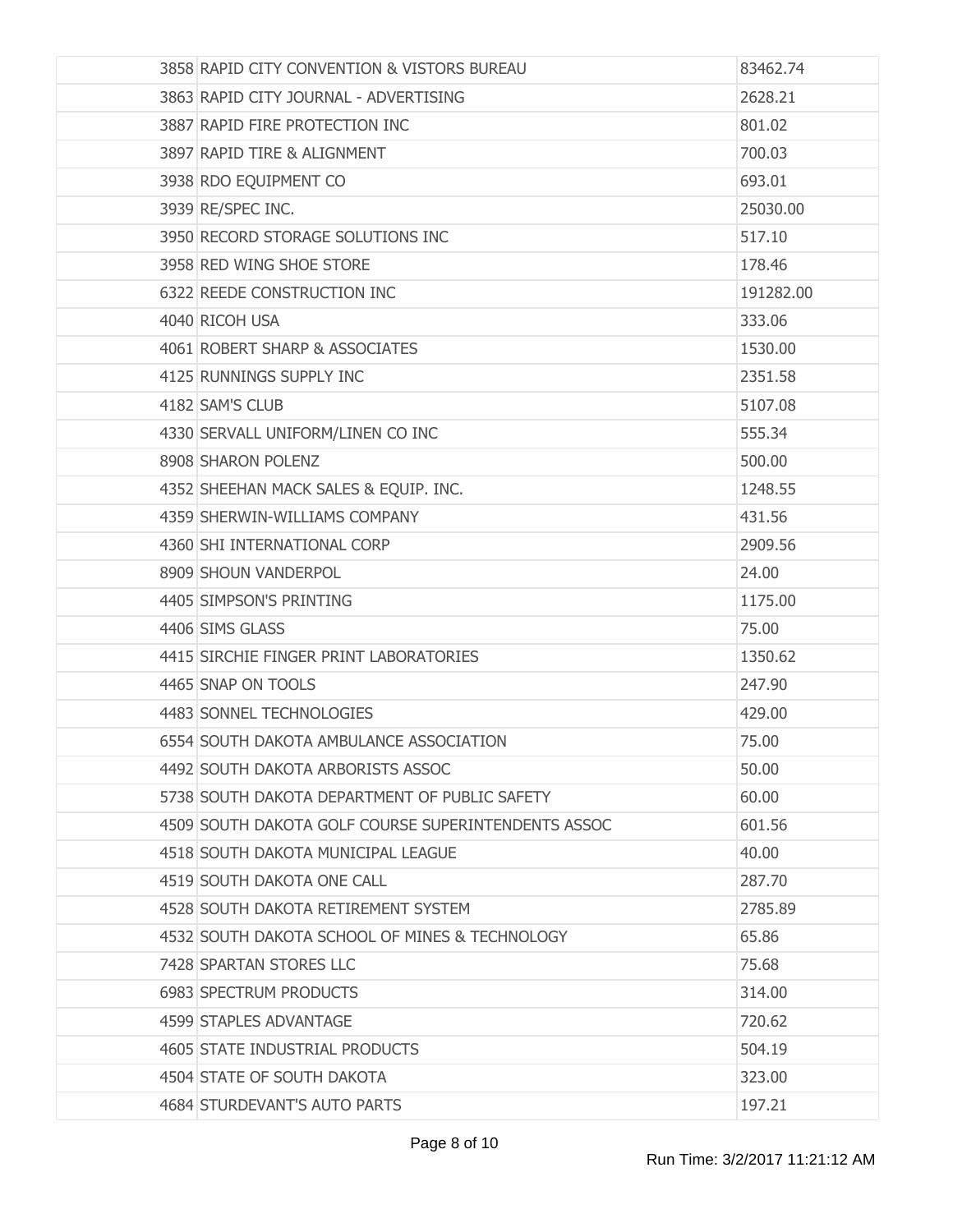| 4685 STURDEVANT'S REFINISH SUPPLY CENTER       | 173.51   |
|------------------------------------------------|----------|
| 4695 SUMMIT SIGNS & SUPPLY INC                 | 24.00    |
| 4716 SUTTON ELECTRIC LLC, AL                   | 1752.14  |
| 4765 TDG COMMUNICATIONS INC                    | 577.74   |
| 4771 TECHNOLOGY CENTER                         | 994.00   |
| 2576 TED JOHNSON                               | 38.00    |
| 4776 TELECOM RECOVERY                          | 165.00   |
| 4789 TESSMAN SEED INC.                         | 3887.98  |
| 2977 THE LODGE AT DEADWOOD                     | 22.00    |
| 3194 THE MEDICINE SHOPPE #0461                 | 1791.00  |
| 4011 THE REPAIR SHOP INC                       | 83.20    |
| 8397 THE SEWING CENTER                         | 39.99    |
| 4817 THOMSON REUTERS - WEST                    | 1222.29  |
| 4845 TIME EQUIP. RENTAL & SALES INC.           | 275.00   |
| 4885 TRAPEZE SOFTWARE GROUP                    | 7815.00  |
| 4889 TRAVELERS                                 | 950,00   |
| 4925 TSP INC                                   | 15664.80 |
| 4944 TWILIGHT FIRST AID & SAFETY SUPPLY        | 271.26   |
| 5761 TYLER BUSINESS FORMS                      | 547.45   |
| 4952 TYLER TECHNOLOGIES INC                    | 21657.57 |
| 7650 TYRRELL TIRES INC                         | 578.00   |
| 5003 USA BLUE BOOK                             | 104.57   |
| 5014 VALLEY SWEEPING                           | 225.00   |
| 5039 VANWAY TROPHY & AWARD                     | 223.50   |
| 6415 VAST BUSINESS                             | 964.47   |
| 5053 VERIZON WIRELESS                          | 21309.26 |
| 5057 VESSCO INC                                | 10122.10 |
| 3544 WADE NYBERG                               | 24.00    |
| 5118 WALMART COMMUNITY                         | 1933.23  |
| 5129 WARNE CHEMICAL & EQUIP.                   | 164.76   |
| 5142 WATERTREE INC                             | 44.05    |
| 2643 WAYNE KEEFE                               | 531.46   |
| 5197 WEST RIVER BEVERAGE INC                   | 101.50   |
| 5200 WEST RIVER INTERNATIONAL INC.             | 716.90   |
| 5207 WESTERN BUFFALO CO                        | 4500.00  |
| 5208 WESTERN COMMUNICATIONS INC                | 1352.80  |
| 5211 WESTERN MAILERS                           | 1794.85  |
| 5218 WESTERN SOUTH DAKOTA HYDROLOGY CONFERENCE | 1120.00  |